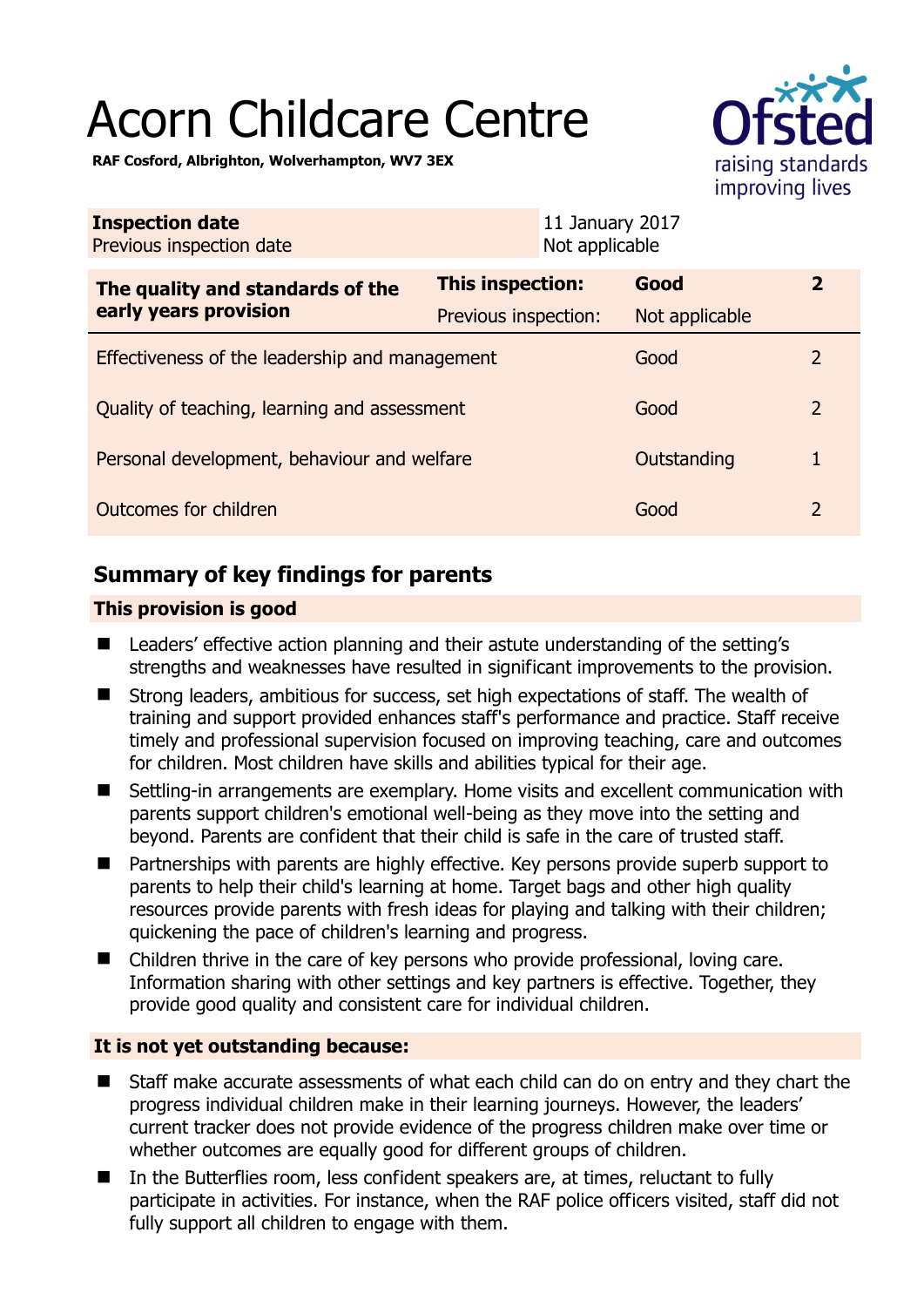# **What the setting needs to do to improve further**

#### **To further improve the quality of the early years provision the provider should:**

- develop further the leaders' tracker data to provide evidence of the progress that individuals and groups of children make over time
- $\blacksquare$  provide greater support for less confident children in the Butterflies room, so that they gain more confidence to talk, mix and join in with group activities.

## **Inspection activities**

- The inspector reviewed the improvements that the provider has made since registration and the plans for future improvement.
- The inspector observed children during a range of play and learning activities in the designated play areas, including outdoors. The inspector carried out a joint observation with the nursery manager.
- $\blacksquare$  The inspector held meetings with the leaders and staff.
- The inspector looked at a range of documentation including children's learning journals and staff's planning of children's learning and development activities.
- $\blacksquare$  The inspector checked evidence of the suitability of all staff working at the premises, and the professional qualifications and training of the leaders and staff.
- The inspector took account of the views of parents and those of children spoken to on the day of the inspection.
- $\blacksquare$  The inspector explored the safeguarding arrangements, the security of the premises and how effectively the leaders have identified and taken steps to minimise any potential risks.

#### **Inspector**

Deborah Udakis, Her Majesty's Inspector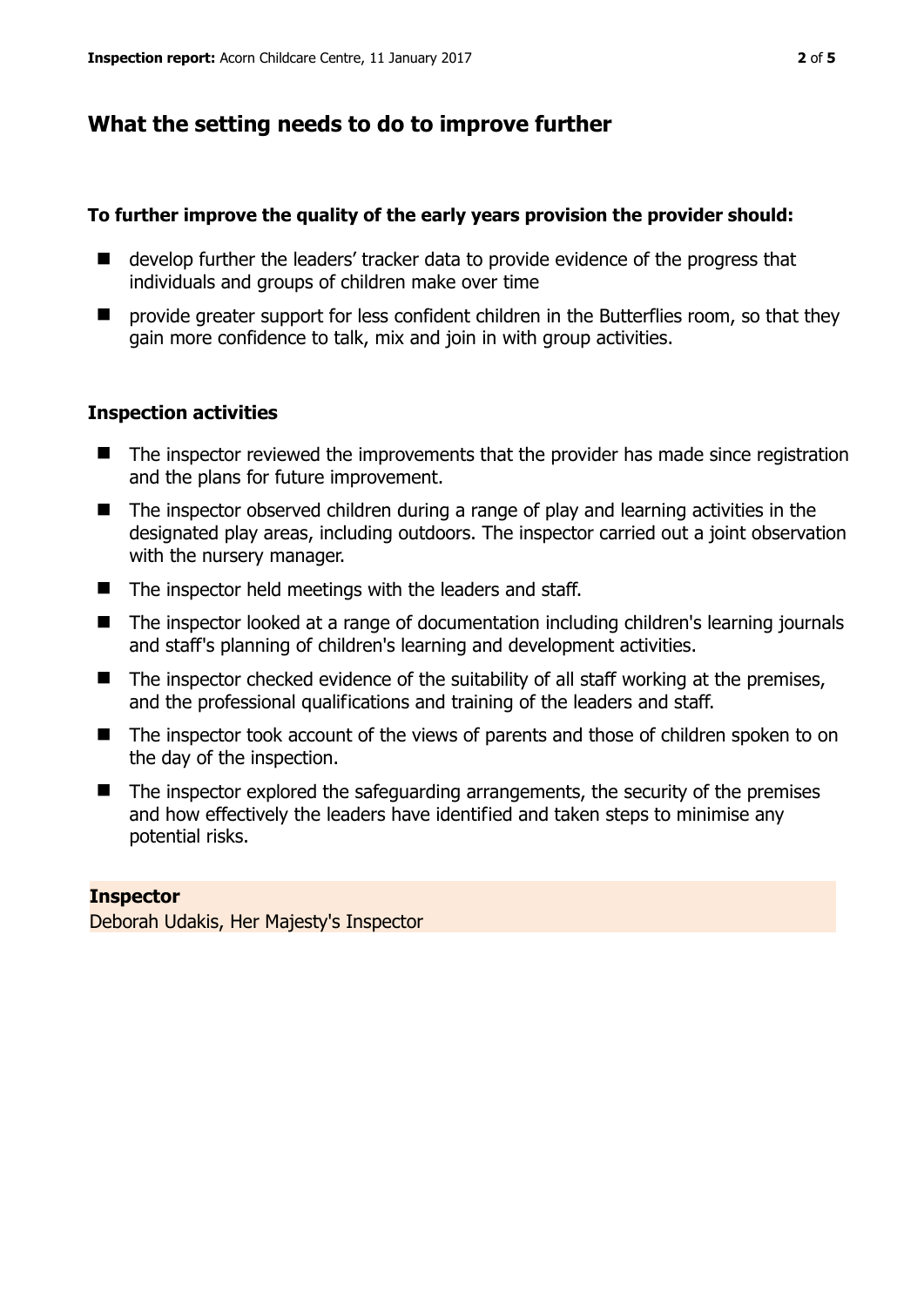# **Inspection findings**

## **Effectiveness of the leadership and management is good**

Leaders effectively drive improvements and they ensure that staff share their vision for success. They continually strive to achieve their shared aims. Well considered policies and procedures complement the leadership of the setting. Leaders' accurate self-evaluation effectively supports and sustains improvements. Performance management and quality assurance arrangements are well established and effective. Morale is good and leaders and staff work in harmony to secure good quality provision. The arrangements to safeguard children are effective. A positive culture of safeguarding permeates the setting. Staff's safeguarding credentials are reinforced during regular training activities.

## **Quality of teaching, learning and assessment is good**

Staff accurately assess the child's capabilities and individual learning needs and they effectively communicate this information to parents. Staff monitor children's progress and take effective action to help identified children to catch up in their learning. Teaching is consistently good. Children's speaking and listening, knowledge of number, space and measure, and literacy are strongly supported through the use of high quality resources and targeted support. Specially selected reading books help children to become familiar with characters and to develop their vocabulary and speaking. Staff eagerly share with parents teaching resources, so that they too can support their child's learning at home.

#### **Personal development, behaviour and welfare are outstanding**

Dedicated key persons respond sensitively to individual children's feelings and behaviours. They consistently meet the child's emotional needs and provide the right support at the right time because they know all they can about the child. Staff promote positive behaviour extremely well. Children learn about the rule of law in discussions with RAF police officers. The older children readily adhere to agreed rules of positive behaviour. Consequently, children's behaviour is consistently good. They are exposed to good quality resources, activities and language which help them to develop tolerance and respect for others. Staff use their expertise and experience to provide parents with high quality guidance and advice. For instance, parents receive expert support to help their child to become toilet trained. Staff produce and share with parents a range of high quality learning resources and written guidance. They positively collaborate with parents to support their child's welfare and development in the setting and at home.

## **Outcomes for children are good**

Children develop an understanding of healthy and active lifestyles during outdoor play. They have lots of opportunities for physical activity and freedom of movement. Children relish taking part in activities that help them learn to understand and respect nature. They learn about food production and nutrition as they grow and harvest vegetables which are then cooked and served for lunch. The youngest children develop their sensory and physical coordination through a wide range of hands-on experiences. For instance, good quality sensory play helps them to make connections to others and the environment. Skilled staff help children to become emotionally resilient and self-confident. As they grow and develop as unique individuals, children are being well prepared for school.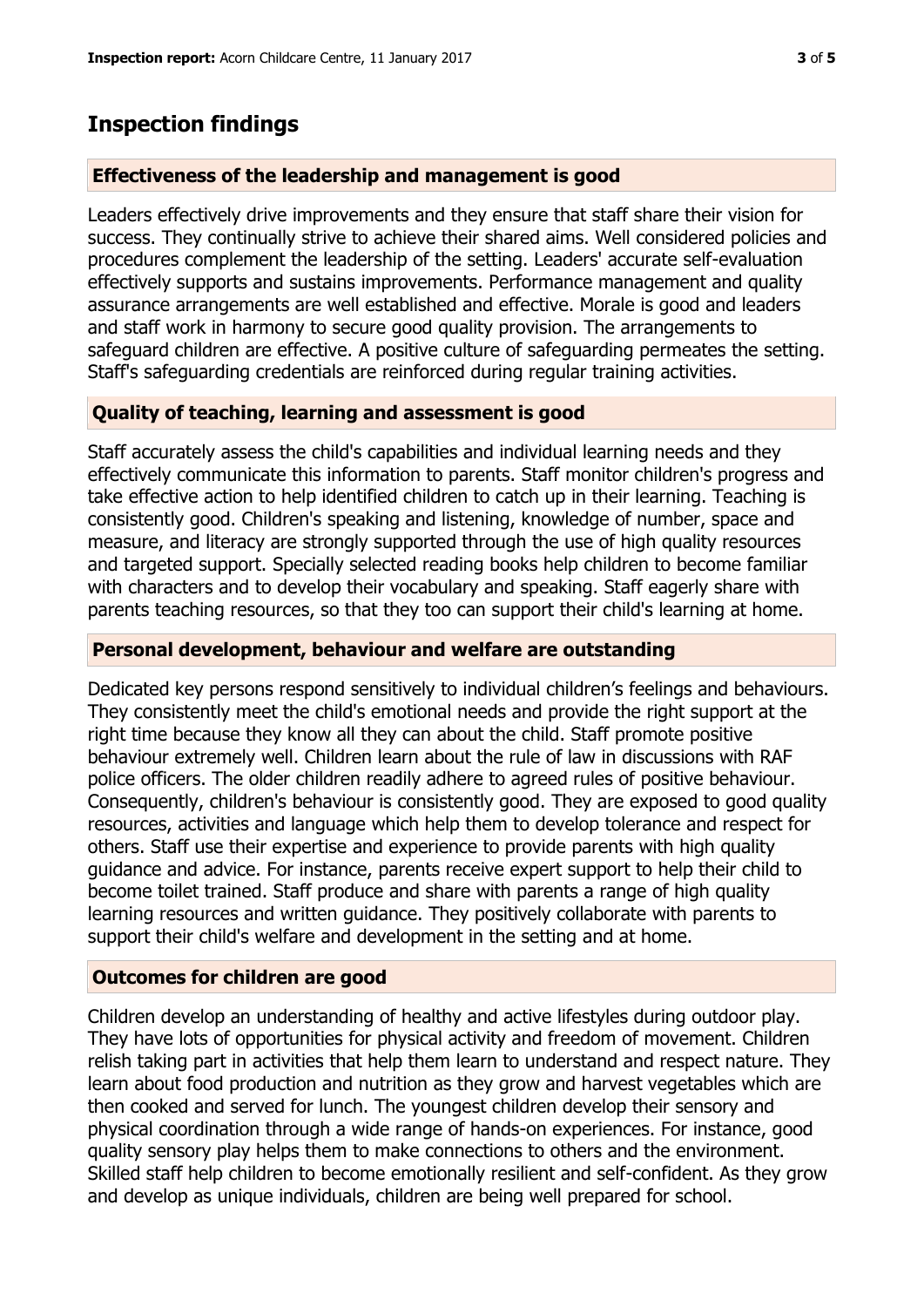# **Setting details**

| Unique reference number                             | EY539502                                               |  |
|-----------------------------------------------------|--------------------------------------------------------|--|
| <b>Local authority</b>                              | Shropshire                                             |  |
| <b>Inspection number</b>                            | 1080186                                                |  |
| <b>Type of provision</b>                            | Full-time provision                                    |  |
| Day care type                                       | Childcare - Non-Domestic                               |  |
| <b>Registers</b>                                    | Early Years Register, Compulsory Childcare<br>Register |  |
| Age range of children                               | $0 - 4$                                                |  |
| <b>Total number of places</b>                       | 99                                                     |  |
| <b>Number of children on roll</b>                   | 94                                                     |  |
| <b>Name of registered person</b>                    | Action For Children Developments Ltd                   |  |
| <b>Registered person unique</b><br>reference number | RP539433                                               |  |
| <b>Date of previous inspection</b>                  | Not applicable                                         |  |
| <b>Telephone number</b>                             | 07515 883076                                           |  |

Acorn Childcare Centre was re-registered in 2016 on the Early Years Register and the compulsory part of the Childcare Register, under the proprietorship of Action for Children. Set within the grounds of RAF Cosford, Shropshire. The setting employs 20 members of childcare staff. Of these, almost all hold appropriate early years qualifications at level 3 and above. The nursery opens Monday to Friday all year round. Sessions are from 07.45 until 17.15. There are currently 94 children attending who are in the early years age group. The nursery provides funded early education for two-, three- and four-year-old children.

This inspection was carried out by Ofsted under sections 49 and 50 of the Childcare Act 2006 on the quality and standards of provision that is registered on the Early Years Register. The registered person must ensure that this provision complies with the statutory framework for children's learning, development and care, known as the early years foundation stage.

Any complaints about the inspection or the report should be made following the procedures set out in the guidance 'Complaints procedure: raising concerns and making complaints about Ofsted', which is available from Ofsted's website: www.gov.uk/government/organisations/ofsted. If you would like Ofsted to send you a copy of the guidance, please telephone 0300 123 4234, or email enquiries@ofsted.gov.uk.